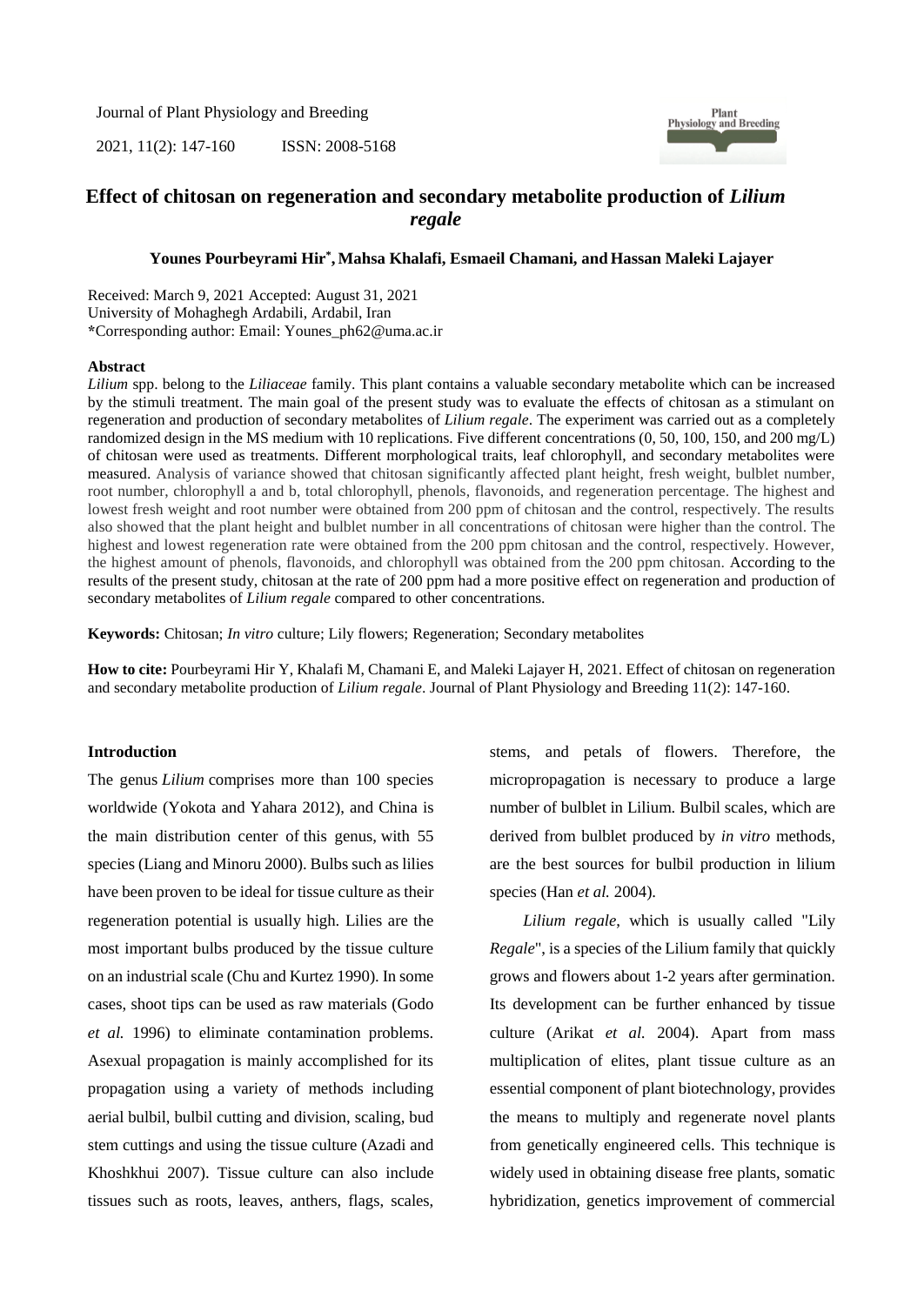plants, and obtaining androgenic and gynogenic haploid plants for breeding programs. Tissue Culture is becoming as an alternative means to vegetative propagation of plants and can be a good platform for the preservation of native or endangering species and genotypes of nature as valuable germplasm resources (Sharma 2015; Anonymous 2009).

In addition to providing nutrients to the plant itself, the lily bulb has accumulated a variety of secondary metabolites serving as defenses for plants, including major groups such as phenolic, terpenoids, and nitrogen-containing compounds (Erb and Kliebenstein 2020). The ancient Chinese people discovered the medicinal properties of lily bulbs and recorded them in ancient medical books. The earliest known record of lily bulb efficacy is found in the book Shen Nong Ben Cao Jing, which was compiled before the second century AD (Haw 1986). Nowadays, the dry scales of three Lilium bulbs, including *L. pumilum*, *L. lancifolium*, and *L. brownii var. viridulum*, have been officially listed in the Chinese Pharmacopeia (2020 edition) and are considered meditative for bronchitis, pneumonia, and cough (Chinese Pharmacopoeia Commission 2020). On the other hands, the bulbs of *L*. *regale* accumulated more secondary metabolites, and, notably, more phenolic acid compounds and flavonoids (Kong *et al.* 2021). Chitosan is an organic polymer made from hard shells of aquatic animals such as crabs and shrimp. It has been recently taken into consideration for its antibacterial properties (Buschman 2004). It is a main derivative of chitin and its deacetylated form resulting from the chitin alkaline deacetylation. Chitosan is also naturally produced in some fungi, and it is much less than chitin (Baker *et al.* 2007). Therefore, the present study aimed to investigate the effect of chitosan on regeneration and production of

secondary metabolites in *Lilium regale*.

## **Materials and Methods**

The present study was conducted in laboratory of tissue culture and biotechnology of department of horticulture and green space at University of Mohaghegh Ardabili (UMA) in Ardabil province in 2018 in a completely randomized design with 10 replications. The treatment applied in the study consisted of chitosan at five levels of 0 (control), 50, 100 and 150 and 200 mg/l. In this experiment, the bulblet of *Lilium regale*, which were formerly cultured in the MS medium, were used as explants. The ready-to-use MS medium as the widely used and popular medium was used in tissue culture studies. The explants were cultured in the test glasses using laminar flow. At the first stage, the bulb subculture was repeated for 2 months with an aim of increasing number of bulbs for the main treatment. The scales as explants and the hormone-free MS culture medium were used at this stage. Then, seedlings obtained from the propagation of explants were used for culture in medium containing the main treatment by obtaining sufficient number of seedlings. The experimental treatment included different concentrations of chitosan at five levels of 0 (control), 50, 100, 150, and 200 mg/l. A jar containing 20 mg of basic solid medium MS with 10 replicates and four scales per replicate was considered as the experimental unit. The cultured media were placed in a growth chamber at  $23\pm 2$  °C equipped with 2000-lx fluorescent lamps (16 h light and 8 h dark). After transferring the cultured explants to the growth chamber, daily controls were carried out to investigate changes in the growth and regeneration of explants and remove the infected cultures. After two months, the regenerated explants and seedlings were examined and the necessary data were recorded. The measured indices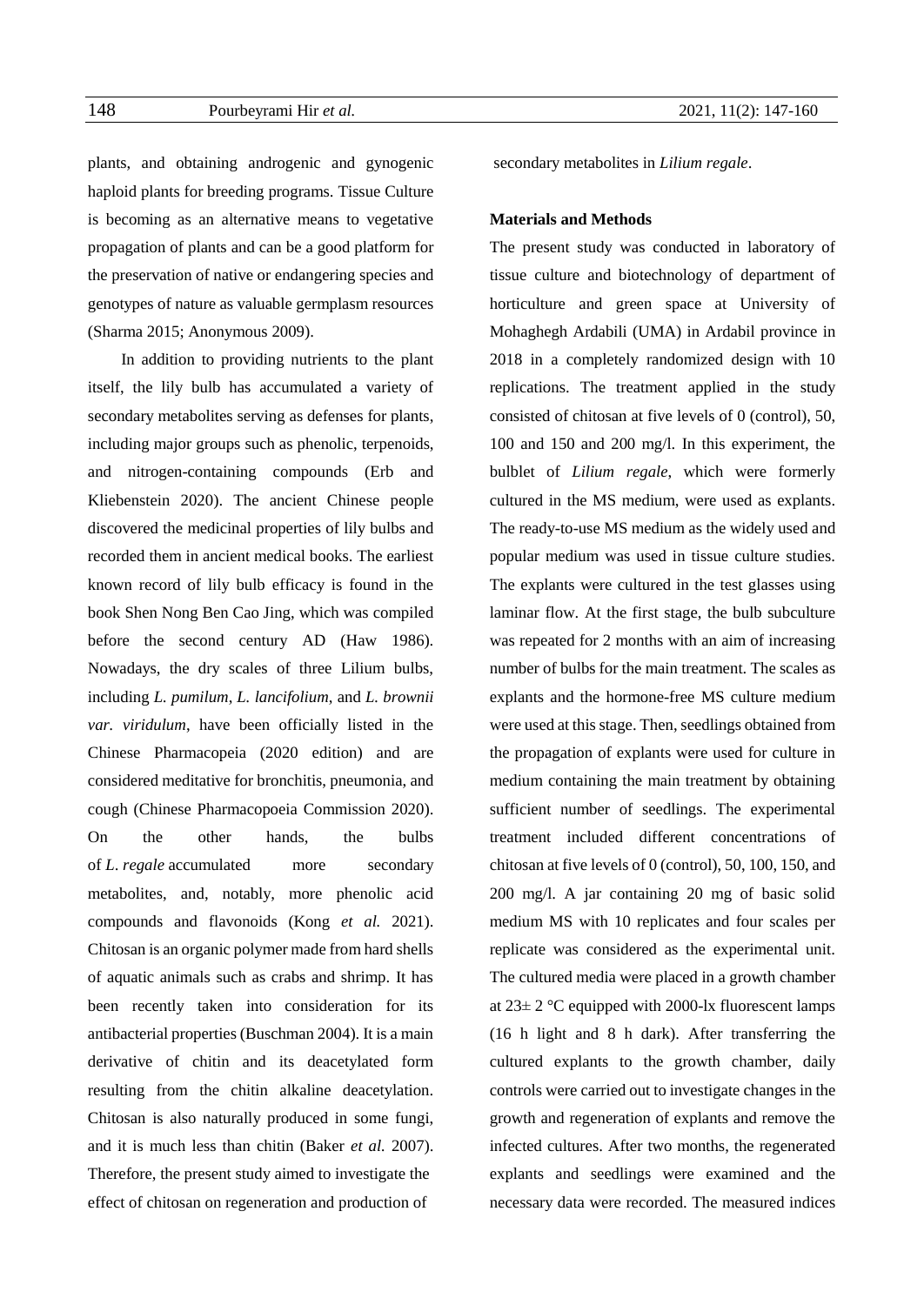and measurement methods in the present study were as follows.

After removing the seedlings from the culture medium, the surrounding culture medium was thoroughly cleaned to measure seedling fresh weight, and then the fresh weight was measured using a onethousandth precision scale. Seedling height was measured by ruler; and number of roots and bulblet were counted. The regeneration percentage was also determined by observing the growth rate of an experimental unit.

Chlorophyll was measured by spectrophotometer at two wavelengths of 663 and 645 nm. Rates of chlorophylls a and b and total chlorophyll were calculated according to the linear equation. Total phenol was also measured based on Slinkard and Singleton (1977) with a little change using the Folin–Ciocalteu reagent (FCR). The concentration of phenol was also obtained based on values of the reaction of extract with FCR and by comparison with standard solutions of gallic acid according to the line equation obtained from the standard curve of gallic acid. Flavonoid measurement was also performed by aluminum chloride colorimetric method and a method by Kumar *et al.* (2015). The concentration of flavonoid was calculated by comparing it with standard solutions of quercetin according to the line equation obtained from the standard quercetin curve. Data were analyzed using SPSS; and the mean comparison was performed by Duncan's test; and graphs were drawn by Excel.

# **Results and Discussion**

#### *Seedling fresh weight*

The Results of the analysis of variance of data indicated that the effects of different concentrations of chitosan was significant on seedling fresh weight at 5% probability level (Table 1). The comparison of means also showed that among different concentrations of chitosan, the highest fresh weight was observed at the rate of 200 ppm that was significantly different from control. The results showed an increase in the seedling height and fresh weight in chitosan-treated plants (Figure 1 and 2). Singla and Gary (2005) found that the fresh and dry weights of root and shoot of bean plant increased with application of different concentrations of chitosan; and the result was consistent with the results of the present study. Chitosan seems to stimulate seedling growth, thereby increasing water and nutrient uptake, and better transfer of nutrients in plant organs leading to higher fresh weight of plant.

#### *Seedling height*

According to the analysis of variance of data, the impact of different concentrations of chitosan on seedling height was significant at 1% probability level (Table 1). According to the means comparison, the maximum seedling height was obtained from 200 ppm; and the minimum rate from the control (Figure 2).

Jami (2018) examined the effect of chitosan on morphological characteristics of *Salvia leriifolia* and found that the effect of chitosan on its height was significant; and significantly increased compared to the control. Heng *et al.* (2012) investigated the stimulating effect of chitosan on medicinal plant, pennyroyal, and reported that seedling height increased using the chitosan stimulation. Dzung *et al.* (2011) also reported an increase in the height of the coffee plant at a 60 ppm of chitosan. Guan *et al.* (2009) concluded that chitosan had very positive effects on plant growth, height and yield, as well as the physiology and metabolism of different corn plants. The improved growth may be a result of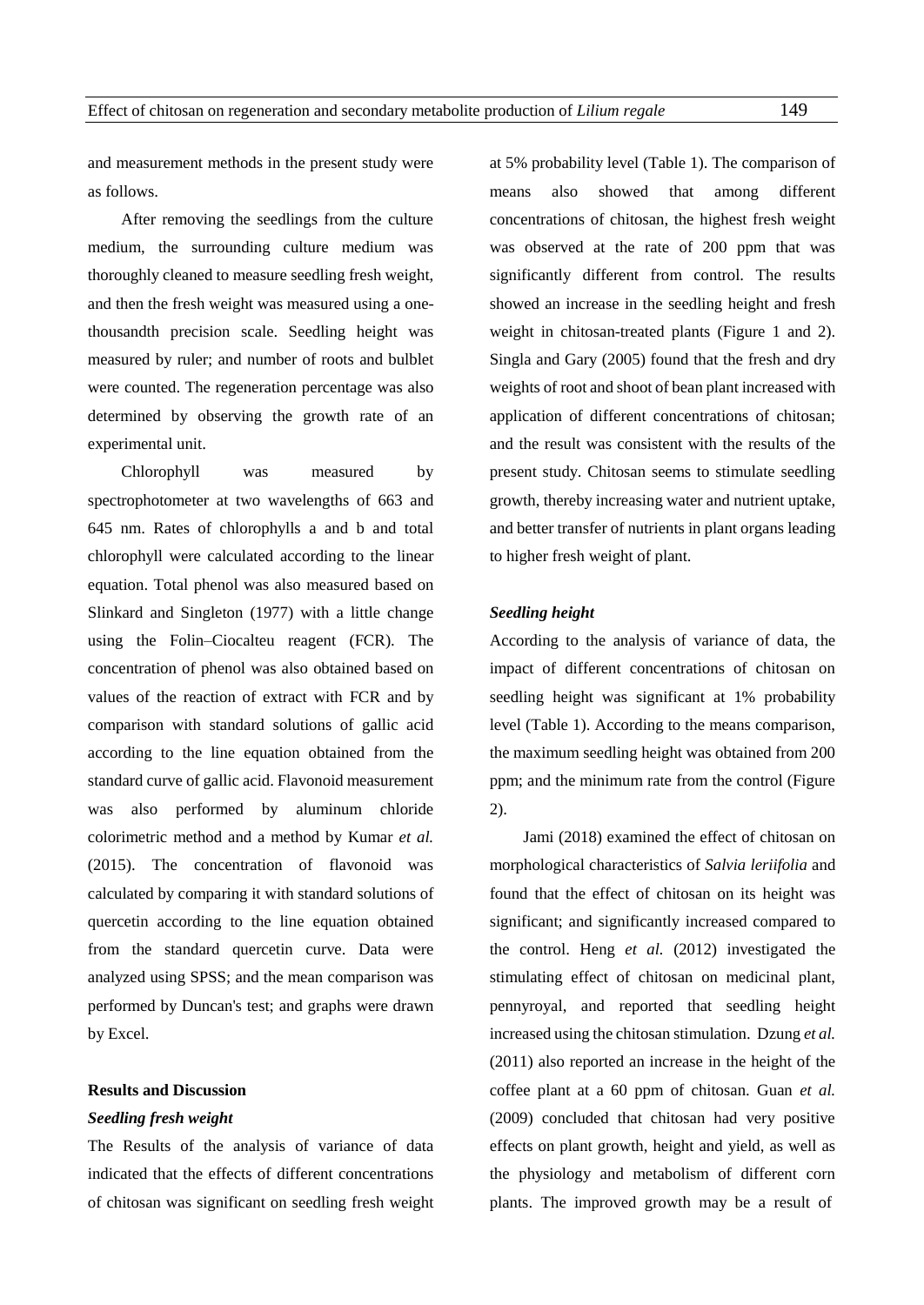| 150 | Pourbeyrami Hir <i>et al.</i> | 2021, 11(2): 147-160 |
|-----|-------------------------------|----------------------|
|     |                               |                      |

| Table 1. Thialysis of variance of the criter of chrosan on morphological characteristics of <i>Ethiani</i> regale |    |              |              |             |                      |             |
|-------------------------------------------------------------------------------------------------------------------|----|--------------|--------------|-------------|----------------------|-------------|
| Source of variation                                                                                               | df | Mean squares |              |             |                      |             |
|                                                                                                                   |    | Fresh weight | Plant height | Root number | Regeneration percent | Bulb number |
| Treatment                                                                                                         |    | $0.22*$      | $0.28***$    | $0.40^*$    | $0.51^*$             | $0.91***$   |
| Error                                                                                                             | 45 | 0.10         | 0.4          | 0.16        | 23.22                | 0.18        |
| CV(%)                                                                                                             |    | 23.2         |              | 15.7        | 22.3                 |             |

Table 1. Analysis of variance of the effect of chitosan on morphological characteristics of *Lilium regale*

\*, \*\*, indicate significant at 5% and 1% probability levels, respectively



Figure 1. The effect of chitosan on the fresh weight of *Lilium regale;*



Figure 2. The effect of chitosan on the plant height of *Lilium regale*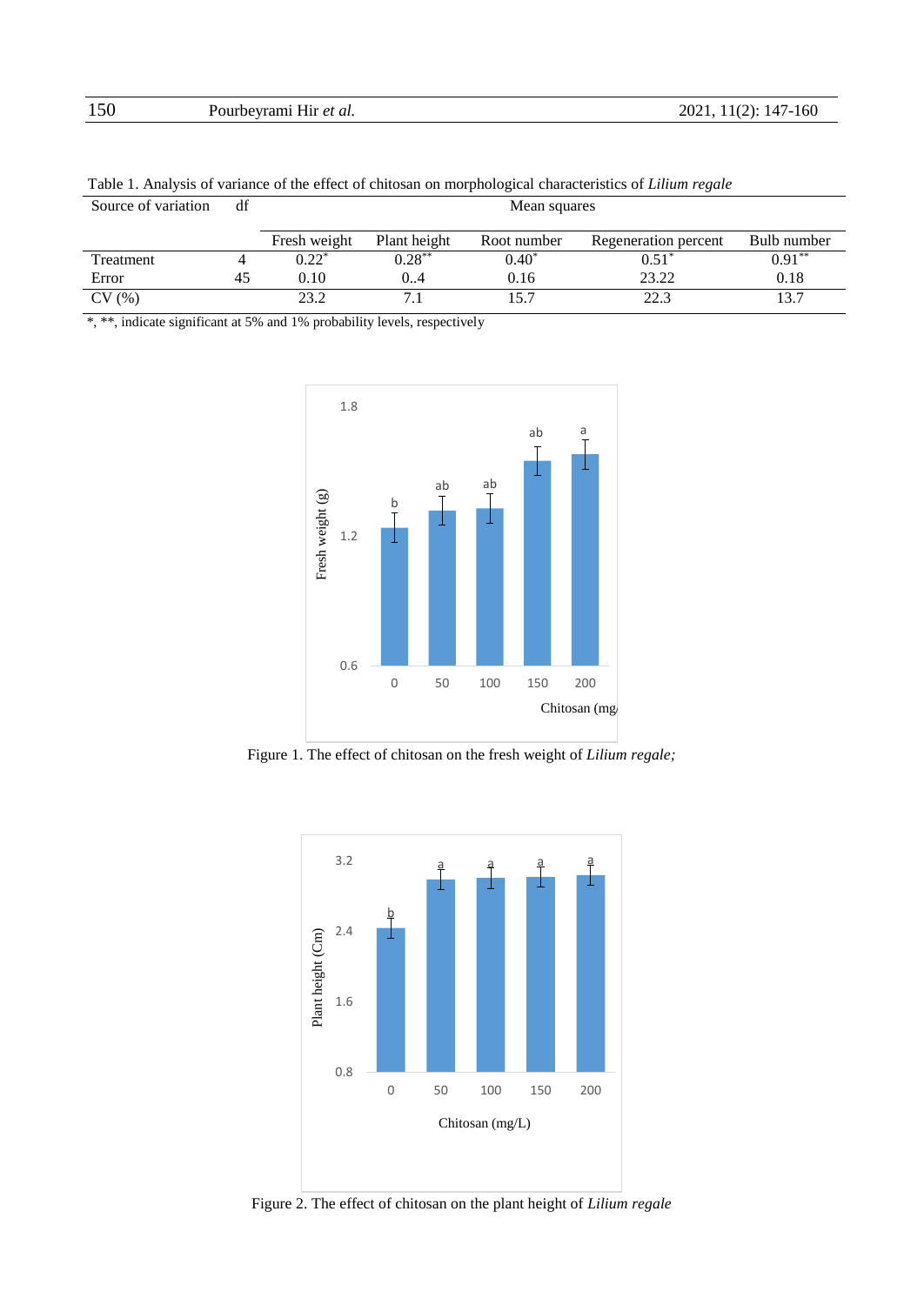higher cell division in the distal meristem.

# *Number of roots*

Analysis of variance indicated the significant effects of different concentrations of chitosan on root number at 5% probability level (Table 1). The means comparison also indicated that increasing concentrations of chitosan enhanced the number of roots; and the maximum root number was obtained from 200 ppm of chitosan (Figure 3). In a study, chitosan improved rooting of grape cuttings by increasing the number and length of produced roots (Gornik *et al.* 2008). Furthermore, Nourafkan (2018) indicated that as the concentration of chitosan increased, number of roots of explants of lemon beebrush also increased. No *et al.* (2002) reported the severe effect of chitosan on root growth and development of Phalaenopsis.

#### *Regeneration percentage*

The analysis of variance of regeneration percentage indicated the significant effects of different concentrations of chitosan at a 5% probability level (Table 1). Based on results of the mean comparison of data, the maximum and minimum percentages of regeneration were observed at 200 and 0 (control) ppm of chitosan (Figure 4). The use of chitosan in tissue culture studies has increased the plant regeneration (Baker *et al.* 2007). In the study, increasing chitosan concentration enhanced the regeneration rate in explants cultivated in a medium containing chitosan treatments (Figure 5). According to Nourafkan (2018), the chitosan consumption increased the regeneration rates of lemon beebrush. Ait-Barka *et al.* (2004) reported that chitosan stimulated growth of explants in grape tissue culture; and it was consistent with results of the present study.

The research results indicated that chitosan promoted growth, cell development and, consequently, increased the plant yield. Chitosan promoted growth by increasing the activities of key enzymes in nitrogen metabolism (nitrate reductase, glutamine, and protease synthase) and improving nitrogen transfer (Mondal *et al.* 2012).

### *Number of bulblets*

The analysis of variance showed that the different concentrations of chitosan significantly ( $P \leq 0.01$ ) affected bulblet number (Table 1). Based on the mean data comparison, the largest number of bulblet was seen at 200 ppm of chitosan, which was not significantly different from 150 ppm, but it had a significant difference with other treatments. The lowest number of bulblet was also obtained from the control treatment (Figure 6). It is worth noting that the increase of chitosan stimulation on morphological traits of plants has been proven by many researchers (Mondal *et al.* 2012). Different concentration of Chitosan were used to study the osmotic potential tolerance in safflower and the results revealed that chitosan has positive effect on bulbil count, plant growth and yield. Moreover, the results indicated that the higher concentration of chitosan significantly increased the number of bulblet (Mahdavi *et al.* 2011).

#### *Chlorophyll a*

According to results of the ANOVA, effects of different concentrations of chitosan were significant on chlorophyll a content index in *Lilium regale* at a 1% probability level (Table 2). Results of the mean comparison of effects of different concentrations of chitosan on chlorophyll a content also indicated that the highest chlorophyll rate was seen at 200 ppm, and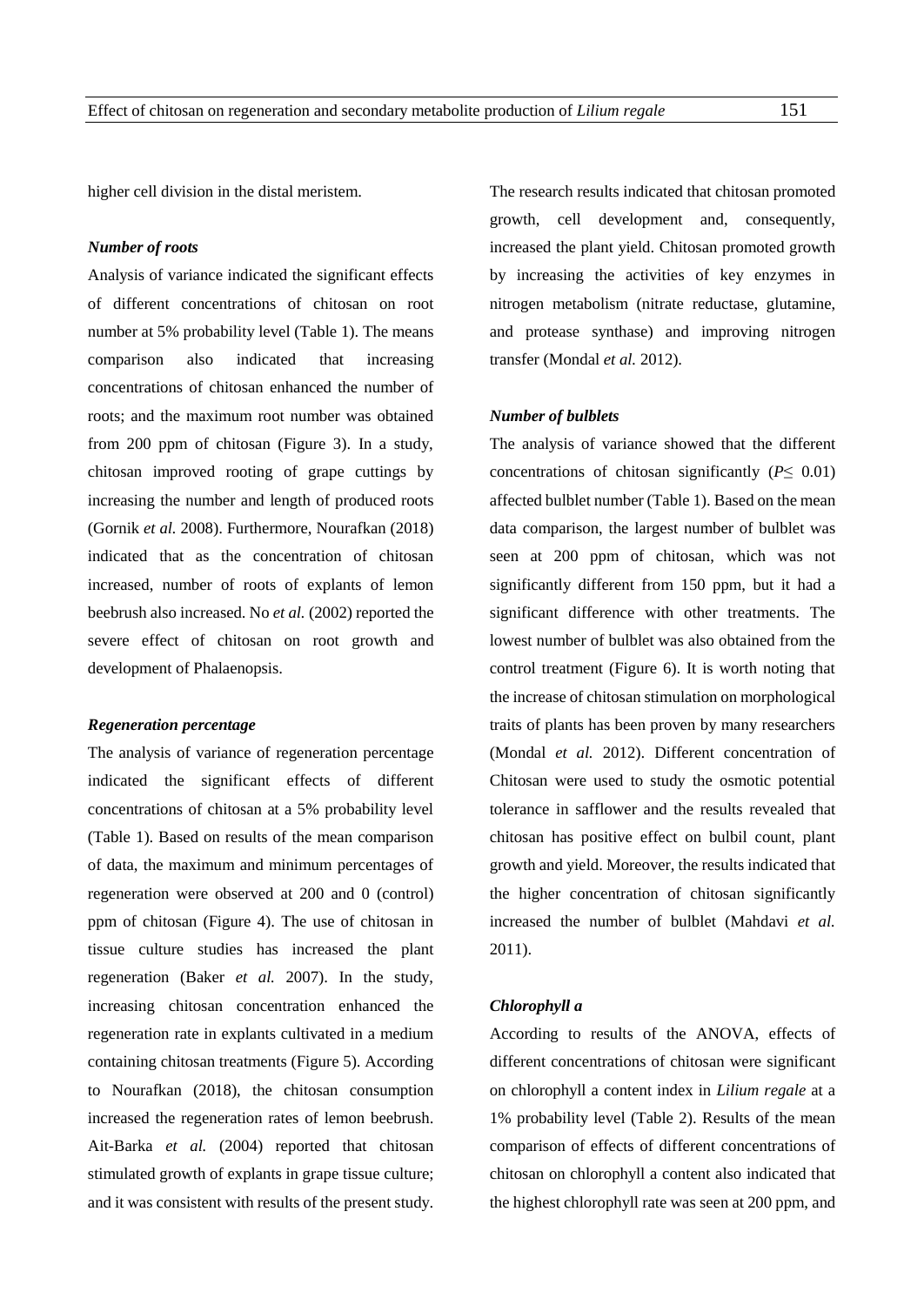| 152 | Pourbeyrami Hir et al. | 2021, 11(2): 147-160 |
|-----|------------------------|----------------------|
|     |                        |                      |

Table 2. Analysis of variance of the effect of chitosan on some physiological traits and production of secondary metabolites of *Lilium regale*

|           | $\cdot$ |            |           |             |               |               |
|-----------|---------|------------|-----------|-------------|---------------|---------------|
| Source of | df      |            |           | Mean Square |               |               |
| variation |         | Total      | Total     | Total       | Chlorophyll b | Chlorophyll a |
|           |         | flavonoids | phenols   | chlorophyll |               |               |
| Treatment |         | $17.85**$  | $14.55**$ | $0.23*$     | $0.31**$      | $0.275**$     |
| Error     | 45      | 3.76       | 2.97      | 0.07        | 0.072         | 0.056         |
| CV(%)     |         | 10.3       | 8.1       | 10.4        | 18.9          | 9.7           |
|           |         |            |           |             |               |               |

\*, \*\*, indicate significant at 5% and 1% probability levels, respectively



Figure 3. The effect of chitosan on the root number of *Lilium regale;*



Figure 4. The effect of chitosan on regeneration percent of *Lilium regale;*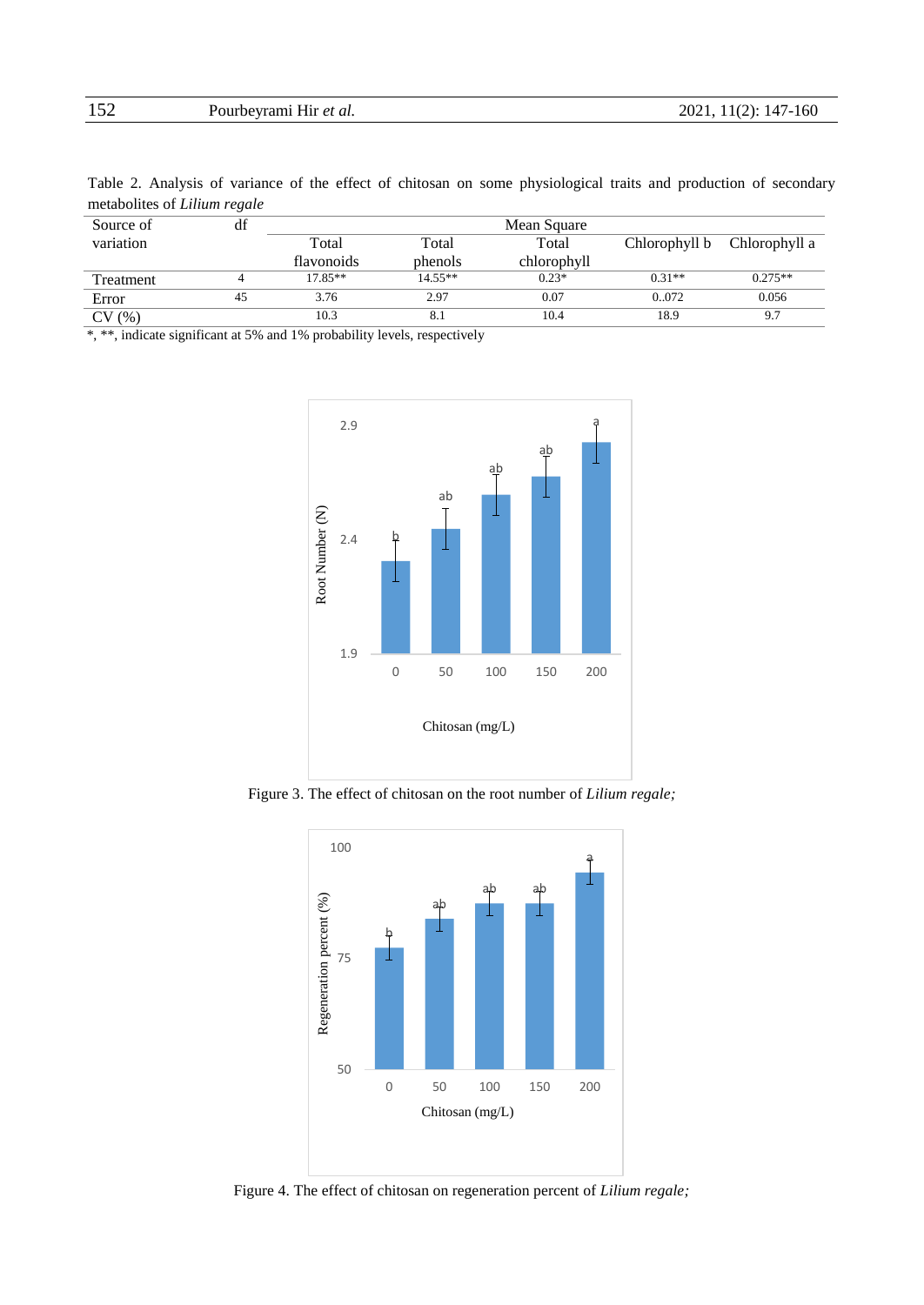

Figure 5. The effect of different concentration of chitosan on growth of *Lilium regale*



Figure 6. The effect chitosan on the bulblet number of *Lilium regale*

it was significantly different from the control (Figure 7). Mahdavi *et al.* (2011) found that chitosan consumption significantly increased chlorophyll a and b content in Safflower compared to the control. Chitosan consumption probably increased the chlorophyll production by affecting the genes responsible for chlorophyll production (Malekpoor *et al.* 2017).

## *Chlorophyll b*

Results of the ANOVA of data indicated that effects of different concentrations of chitosan on chlorophyll b content were significant at a 1% probability level (Table 2). The mean data comparison also indicated

that increasing chitosan concentration raised the chlorophyll b content; and the highest amount of chlorophyll b was obtained at 200 ppm that has a significant difference with the control (Figure 8). Sheikha *et al.* (2009) found that chitosan played a key roles in enhancing chlorophyll and photosynthesis. Furthermore, they proved that chitosan affected the leaf chloroplast gene expression. They also indicated that chitosan increased chlorophylls a, b and total chlorophyll in broad bean; and it was consistent with the results of this experiment.

## *Total Chlorophyll*

The results showed that the effects of different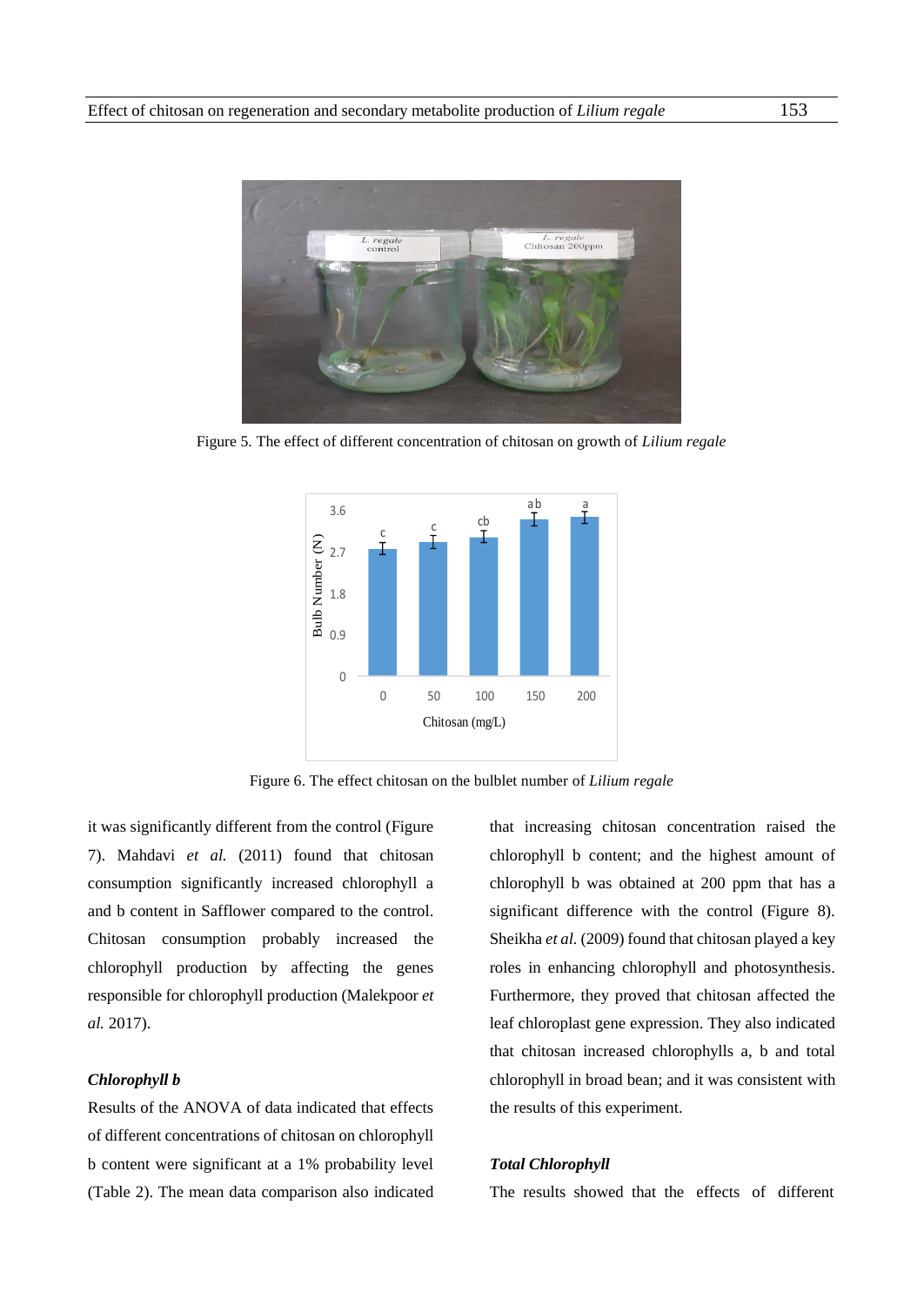

Figure 7. The effect chitosan on chlorophyll a content of *Lilium regale*



Figure 8. The effect of chitosan on chlorophyll b content of *Lilium regale*

concentrations of chitosan on total chlorophyll content in *Lilium regale* was significant at 5% probability level (Table 2). Comparison of means also revealed that the highest and lowest chlorophyll content was observed in chitosan at the rate of 200 ppm and 0 ppm (control) respectively (Figure 9). In a study, the use of chitosan increased the coffee leaf chlorophyll content (Salachna and Zawadzinska 2014). Given the presence of nitrogen element in the chitosan stimulus and the structural role of this element in the Tetrapyrrole loops of chlorophyll, such an increase is expected (Malekpoor *et al.* 2017).

# *Effects of different concentrations of chitosan on secondary metabolites*

*Total phenol content:* Different concentrations of chitosan significantly ( $P \leq 0.05$ ) affected the total phenol content (Table 2). Comparing the effects of different concentrations of chitosan on total phenol also indicated that increasing the concentrations of chitosan enhanced the total phenol concentration; and the highest amount was observed in 200 ppm chitosan (Figure 10). As a biological elicitor, chitosan increased the production of secondary metabolites in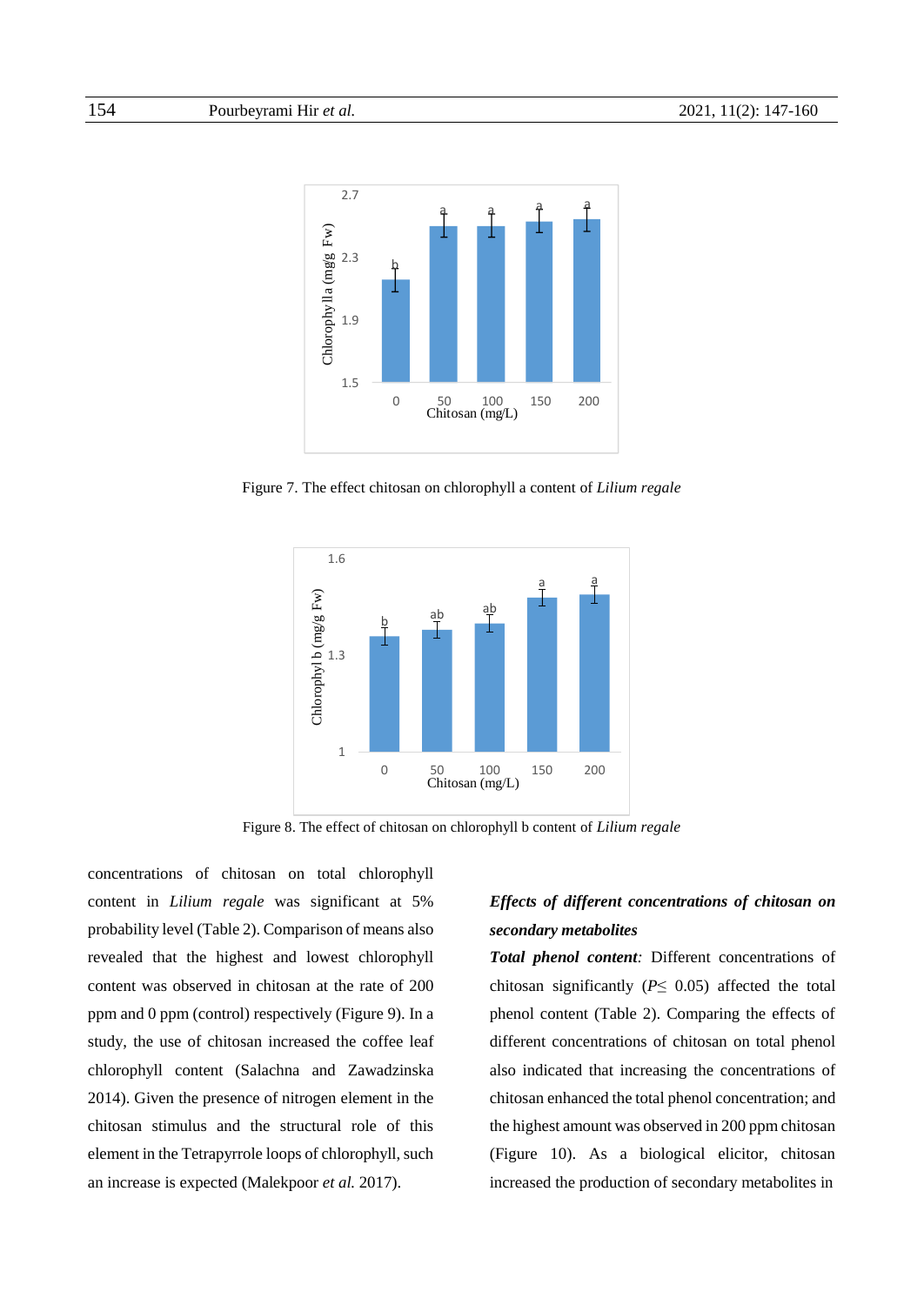

Figure 9. The effect of chitosan on total chlorophyll content of *Lilium regale* 



Figure 10. The effect of chitosan on total phenols of *Lilium regale*

many *in vitro* plants (Esmaeilzadeh and Sharifi 2013). Phenolic compounds are potent inhibitors of oxidative stress and participate in the collection or removal of hydrogen peroxide in collaboration with peroxidases (Kovacik *et al.* 2009). Plants release phenolic compounds in response to some signaling compounds that play important defense roles against the elicitors (Mandal 2010). Recent studies also indicated that chitosan as a biological elicitor might have a potential to eliminate free radicals, thereby increasing the amounts of phenolic compounds. Michalac (2006) conducted a study on Ajwain plant and found that chitosan increased amounts of phenolic compounds compared to the control. In another study, Pallida *et al.* (2014) found that chitosan application in tea plant caused a significant increase in phenol content of the plant compared to the control treatment.

*Total flavonoids content:* According to the results of the variance analysis, effects of different concentrations of chitosan on total flavonoid index were significant at a 1% probability level (Table 2). The mean comparison of different concentrations of chitosan also indicated that the highest and lowest total flavonoid levels were observed at 200 and 0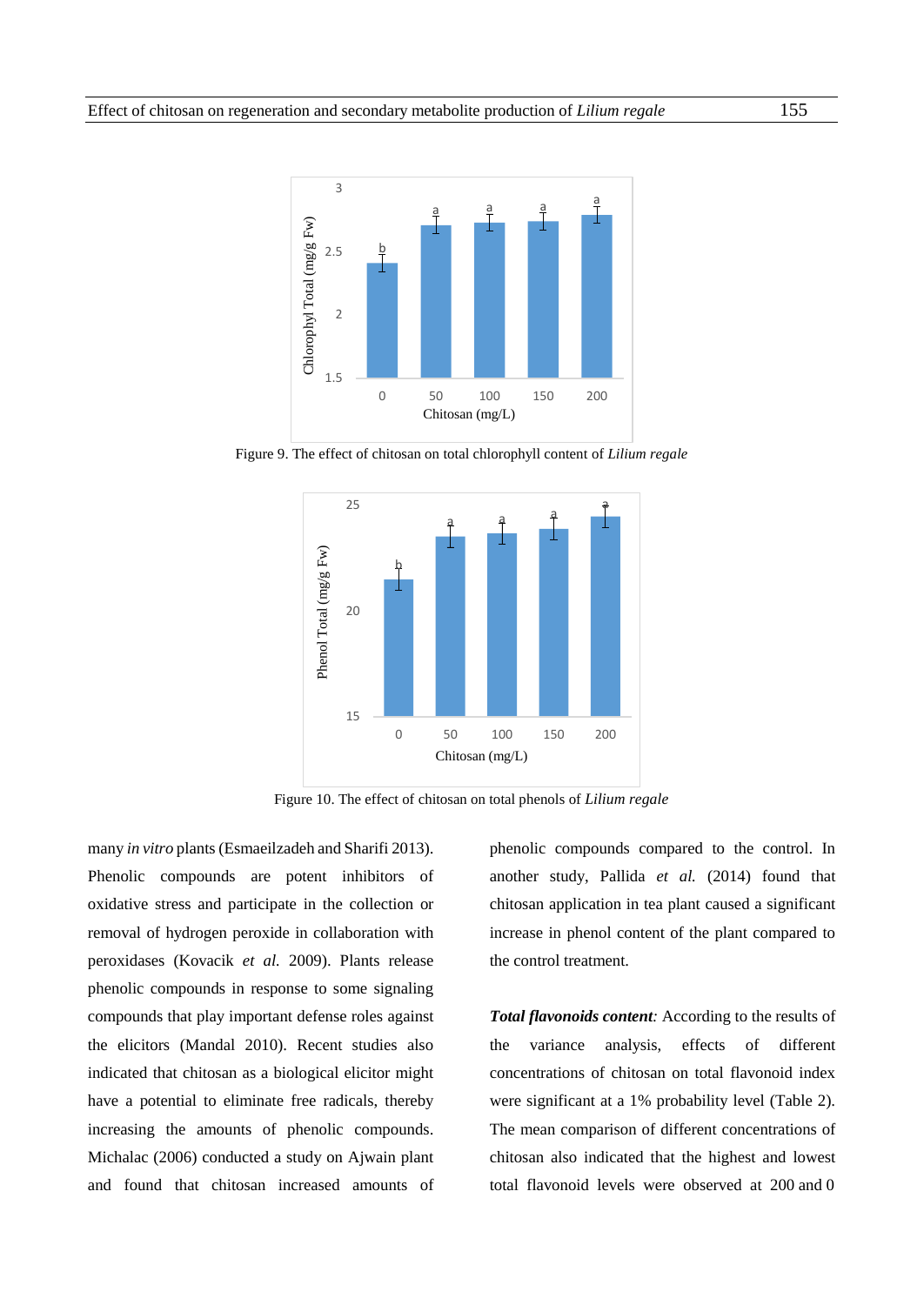(control) ppm respectively (Figure 11). Biological elicitors such as chitosan have been widely used in the production of secondary metabolites. In general, the elicitors identify them by stimulating cellular signals and molecular interactions between plant receptors at the cell membrane surface with cytoplasm. As a result, the signal received by plant cells stimulates the expression of pathway-related genes and results in the synthesis of secondary metabolites in plants (Zhao and Sakai 2003). Different issues, including elicitor source, its specificity, elicitor concentration, plant growth stage, elicitor addition time, and duration when a plant is exposed to the elicitor affect the increased production of secondary metabolites (Vasyukova *et al.* 2001). Coqueiro *et al.* (2011) reported that chitosan application increased the flavonoid content in tomato. In another study, Esmaeilzadeh and Sharifi (2013) found that chitosan in white flax cell culture caused a significant increase in flavonoid content.

# **Conclusion**

The present study aimed to investigate the effect of

chitosan on regeneration and secondary metabolites production of *Lilium regale*. The results indicated that its effects were significant on most traits such as fresh weight, number of roots, percentage of regeneration, and total chlorophyll at a 5% probability level, and also significant on plant height, number of bulblet, Chlorophyll a and b, and secondary metabolites such as phenol and flavonoid at a 1% probability level. The production of secondary metabolites under *in vitro* conditions was influenced by some important factors such as type of medium, medium compounds, and plant growth regulators. The use of chitosan in the medium as a stimulator to improve regeneration could be an important aid in the propagation of Lilium. Maximum fresh weight and number of bulblet, seedling height, root number, percentage of regeneration, chlorophyll a, b, total phenol, and total flavonoid were obtained at a concentration of 200 ppm. The results of the another experiment of the authors showed that chitosan significantly ( $p \le 0.01$ ) affected most of the morphological traits such as fresh weight, plant height, root numbers, bulblet numbers,



Figure 11. The effect of chitosan on total flavonoids of *Lilium regale*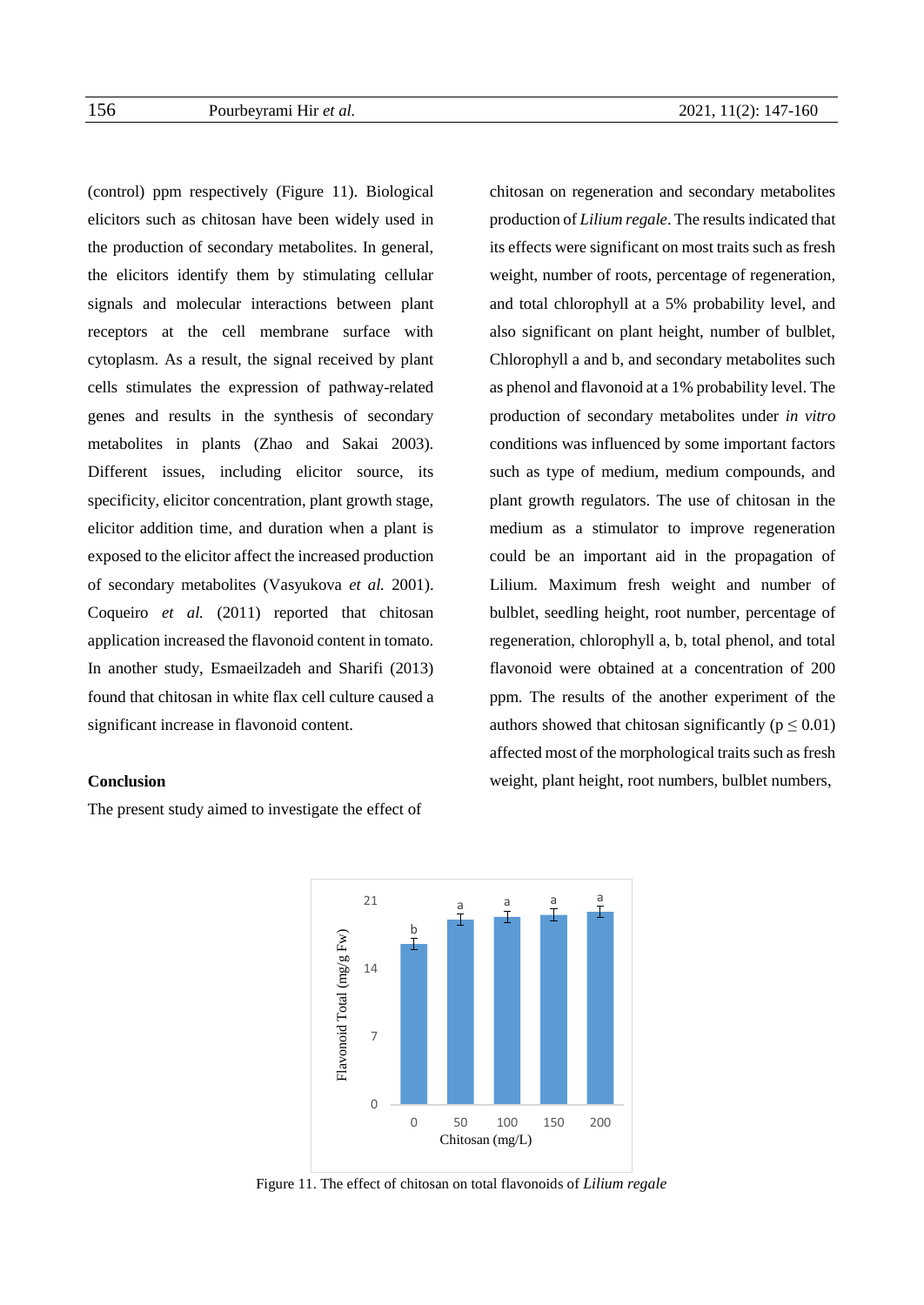percentage of regeneration, chlorophyll b, a and total and secondary phenol metabolites (Khalafi *et al*. 2021), which were similar to this results. The results indicated that a concentration of 200 ppm had more positive effect on the regeneration and secondary metabolites of Lilium regale in comparison with other treatments; and a high concentration of chitosan was a general process for the proper plant growth (Figure 12). The growth process change in line with changes at different concentrations of chitosan was most likely due to the ability of *Lilium regale* species to absorb chitosan.

#### **Acknowledgments**

We are gratefully thankful the Mohaghegh Ardabili University, Iran, for its financial support.

#### **Conflict of Interest**

The authors declare that they have no conflict of interest with any organization concerning the subject of the manuscript.



Figure 12. The effect of different concentrations of chitosan on growth of *Lilium regale*

# **References**

- Ait-Barka E, Eullaffroy P, Clement C and Vernet G, 2004. Chitosan improves development, and protects *Vitis vinifera L.* against *Botrytis cinerea*. Plant Cell Report 22: 608-614.
- Anonymous S, 2009. Lilies the Flower Expert-Flower Encyclopedia. <http://www.theflowerexpert.com/content/mostpopularflowers/lilies>
- Arikat NA, Jawad FM, Karam NS and Shibli RA, 2004. Micropropagation and accumulation of essential oils in wild sage (*Salvia fruticosa Mill*). Scientia Horticulturea 100: 193-202.
- Azadi P and Khosh-Khui M, 2007. Micropropagation of *Lilium ledebourii bioss* as affected by plant growth regulator, sucrose concentration, harvesting season and cold treatments. Electronic Journal of Biotechnolgy10(4): 583-591.
- Baker LG, Specht CA, Donlin MJ and Lodge JK, 2007. Chitosan the Deacetylati Form of chitin is Necessary for cell wall Integrity in Cryptococcus neoformans. Eukaryotic Cell 6 (5): 855-867.
- Buschman JCM, 2004. Production of bulbs and bulb cut flowers in the world present and future. *Ix*<sup>th</sup> International symposium on flower bulbs. Niigata. Japan*,* 1-2.
- Chinese Pharmacopoeia Commission 2020. Pharmacopoeia of the People's Republic of China (Part I) 2020th ed. China Pharmaceutical Science and Technology Press; Beijing, China p. 137.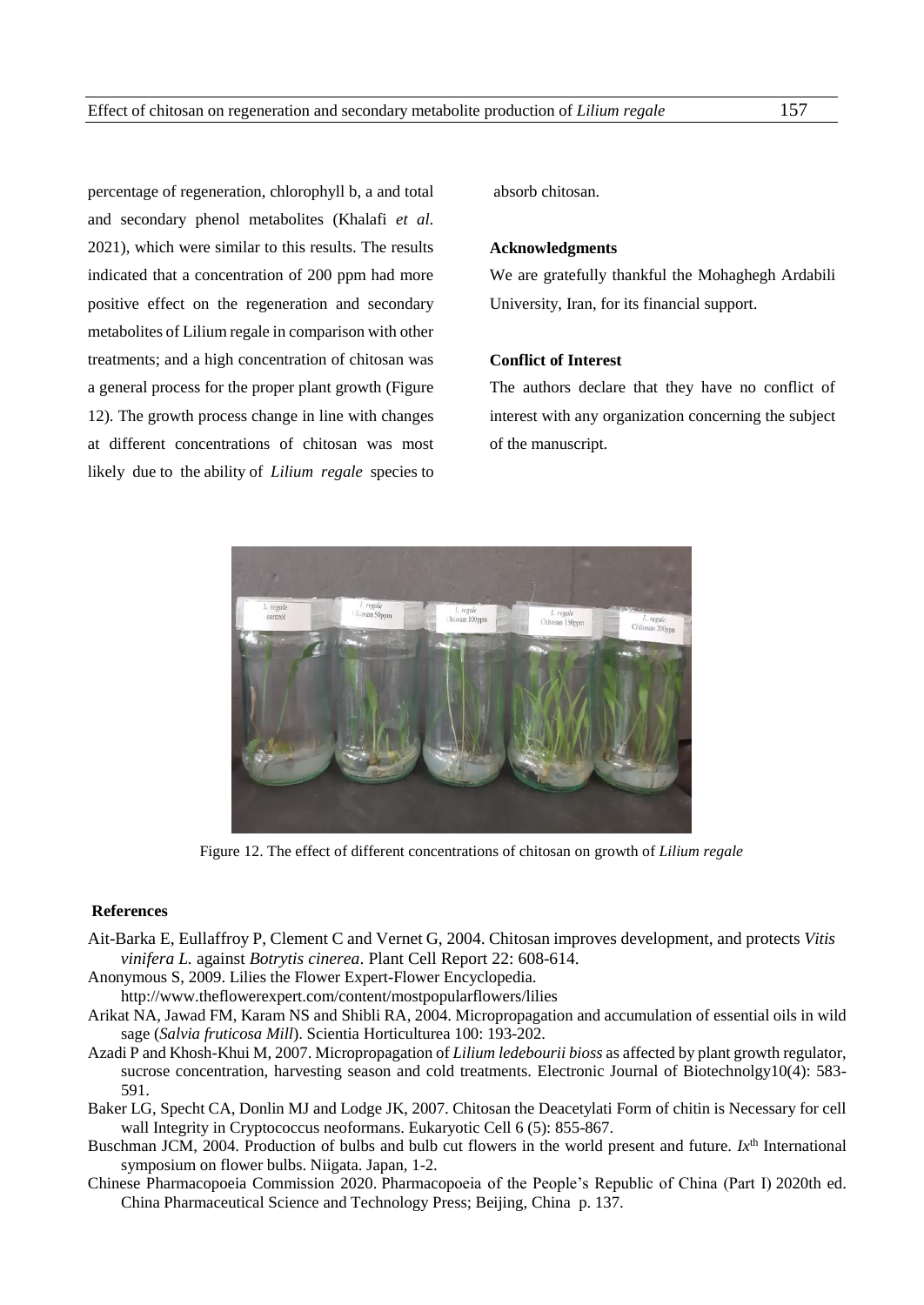- Cho MH, No HK and Prinyawiwatkul W, 2008. Chitosan treatments affect growth and selected quality of sunflower sprouts. Journal of Food Science 73: 570-577
- Chu IYE and Kurtz SL, 1990. Commercialization of plant micropropagation. In: Ammirato PV, Evans DA, Sharp WR and Bajaj YPS (eds.). Handbook of Plant Cell Culture. Volume 5. Ornamental Species, pp. 126-164. McGraw-Hill Publishing Company, New York, USA.
- Coqueiro DSO, Maraschin M and Piero RMD, 2011. Chitosan Reduces Bacterial Spot Severity and Acts in Phenylpropanoid metabolism in Tomato Plants. Journal of Phytopatholgy 159(7):488-494.
- Dzung NA, Phuong VT and Dzung TT, 2011. Research on impact of chitosan oligomers on biophysical characteristics, growth, development and drought resistance of coffee. Carbohydrate Polymers 84:751755.
- Erb M and Kliebenstein DJ, 2020. Plant secondary metabolites as defenses, regulators, and primary metabolites: The blurred functional trichotomy. Plant Physiology 184(1):39–52.
- Esmailzadeh behabadi SV and Sharifi M, 2013. Increasing the production of plant secondary metabolites using bioelectrics. Journal of Cell and Tissue 119-128. (In Persian).
- Godo T, Matsui K, Kida T, and Mii M, 1996. Effect of sugar type on the efficiency of plant regeneration from protoplasts isolated from shoot tip-derived meristematic nodular cell clumps of *Lilium* x formolongi hort. Plant Cell Reports 15: 401-404.
- Gornik K, Grzesik M and Romanowska Duda B, 2008. The effect of chitosan on rooting of grapevine cutting and on subsequent plant growth under drought and temperature stress. Journal of Fruit Ornamental Plant Research 16: 333-343.
- Guan YJ, Hu J, Wang XJ and Shao CX, 2009. Seed priming with chitosan improves maize stress germination and seedling growth in relation to physiological changes under low temperature. Journal of Zhejiang University-Science- A 10: 427-433.
- Han BH, Yu HJ, Yae BW and Peak KY, 2004. *In vitro* micropropagation of *Lilium longiflorum* 'Georgia'by shoot formation as influenced by addition of liquid medium. Scientia Horticurea 103(1), 3949.
- Hasandokht M and Ebrahimi R, 2006. Principle of plant tissue culture. Marze danesh pub. Press.
- Haw SG, 1986. The history of lilies in China. In: Haw S.G., editor. The Lilies of China. Timber Press; London, UK: pp. 43–56.
- Heng Y, Xavier CF, Lars PC and Kai G, 2012. Chitosan Oligosaccharides Promote the Content of Polyphenols in Greek Oregano (*Origanum vulgare* ssp. hirtum). Journal of Agriculture and Food Chemistry 60:136-143.
- Jami S, 2018. The effect of chitosan on micropropagation, secondary metabolites and antioxidant activity of *selvia lerifolia Benth.* M.Sc. Thesis. University of Zabol. (In Persian).
- Khalafi M, Pourbeyrami Hir Y, Chamani E and Maleki Lajayer H, 2021. The Effect of Chitosan on Regeneration and Secondary Metabolite Production of Two Species of Lily Flower. Journal of Plant Research (Iranian Journal of Biology). Accepted Manuscript, Available Online from 07 March.
- Kong Y, Bai J, Lang L, Bao F, Dou X, Wang H, and Shang H, 2017. Floral scents produced by *Lilium* and *Cardiocrinum* species native to China. Biochemical Systematics and Ecology 70: 222-229.
- [Kong](https://www.ncbi.nlm.nih.gov/pubmed/?term=Kong%20Y%5BAuthor%5D&cauthor=true&cauthor_uid=33801551) Y, [Wang](https://www.ncbi.nlm.nih.gov/pubmed/?term=Wang%20H%5BAuthor%5D&cauthor=true&cauthor_uid=33801551) H, [Lang](https://www.ncbi.nlm.nih.gov/pubmed/?term=Lang%20L%5BAuthor%5D&cauthor=true&cauthor_uid=33801551) L, [Dou](https://www.ncbi.nlm.nih.gov/pubmed/?term=Dou%20X%5BAuthor%5D&cauthor=true&cauthor_uid=33801551) X and [Bai](https://www.ncbi.nlm.nih.gov/pubmed/?term=Bai%20J%5BAuthor%5D&cauthor=true&cauthor_uid=33801551) J, 2021. Metabolome-Based Discrimination Analysis of Five Lilium Bulbs Associated with Differences in Secondary Metabolites 26(5): 1340.
- Kovacik J, Backor M, Strnad M and Repcak M, 2009. Salicylic acid-induced changes to growth and phenolic metabolism in *Matricaria chamomilla* plants. Plant Cell Report 28 (1): 135-143.
- Kumar S, Kanwar JK and Sharma DR, 2015. *In vitro* propagation of Lilium: Review paper. Advances in Horticultural Science Vol. 20 (2): 181-188.
- Liang S and Minoru NT, 2000. Lilium. In: Wu Z, Raven PH, and Hong D (eds.) Flora of China. Volume 24: Flagellariaceae through Marantaceae. Pp. 135-149. Scidence Press & Missouri Botanical Garden Press, Beijing, China; St. Louis, MO, USA.
- Mahdavi B, ModarresSanavy SAM, Aghaalikhani M and Sharifi M, 2011. The Effect of water stress and chitosan on Germination and proline of seedling in safflower (*Carthamus tinctorius* L.). Journal of Plant Research 26(3): 352 - 365. (In Persian).
- Mahdavi B, Modarres Sanavy SAM, Aghaalikhani M, Sharifi M and Dolatabadian A, 2011. Chitosan improves osmotic potential tolerance in safflower (*Carthamus tinctorius* L.) seedlings. Journal of Crop Improvement 25 (6): 728–741.
- Malekpoor F, Salimi A and Ghasemi Pirbalouti A, 2017. The Effect of bio-elicitor of chitosan on physiological and morphological properties in purpule basil (*Ocimum basilicum* L.) under water deficit. Journal of Plant Ecophysiology 8(27): 56-71. (In Persian).
- Mandal S, 2010. Induction of phenolics, lignin and key defense enzymes in eggplant (*Solanum melongena* L.) roots in response to elicitors. African Journal of Biotechnology 9 (47):8038-8047.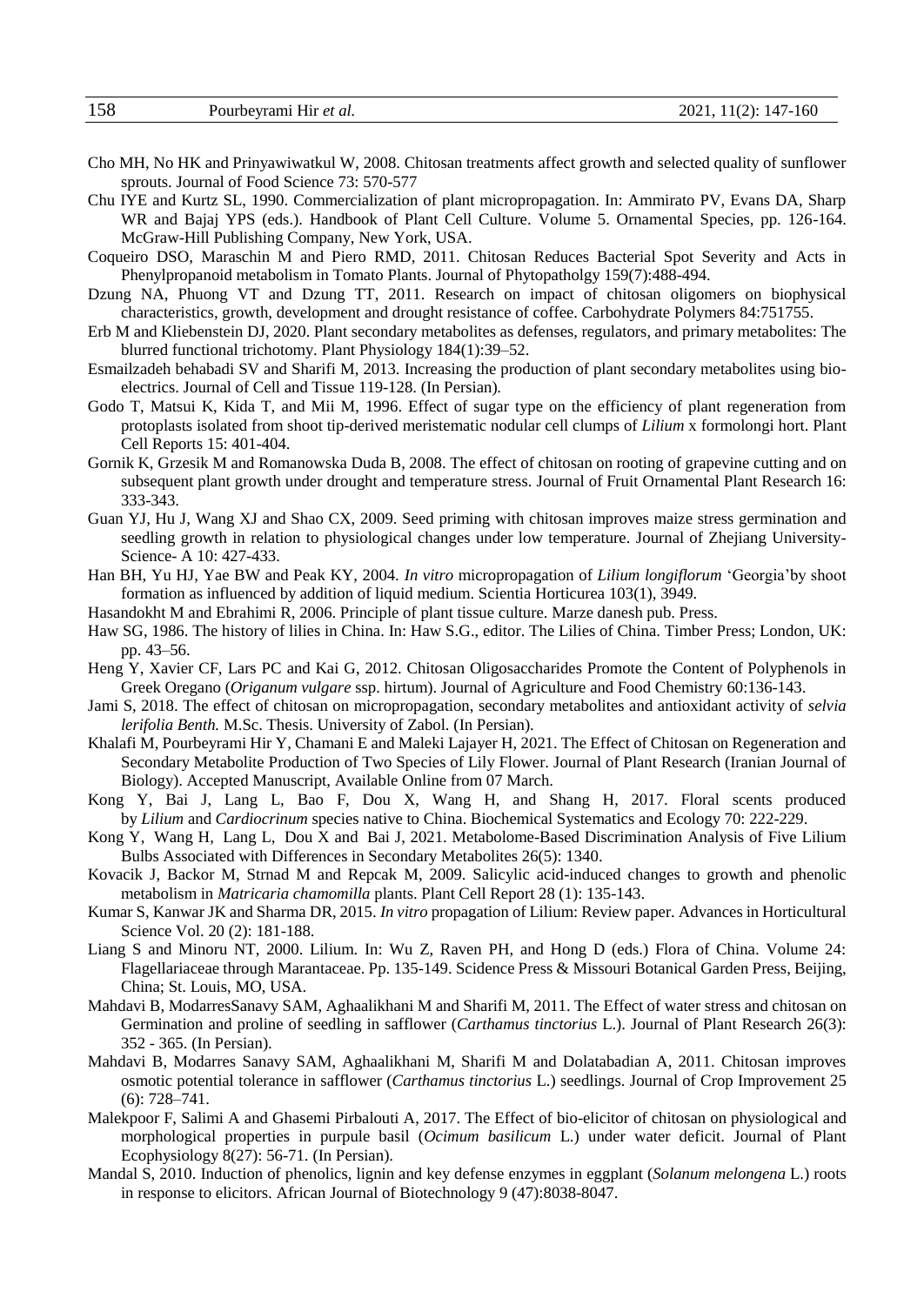- Michalak A, 2006. Phenolic compounds and their antioxidant activity in plants growing under heavy metal stress. Polish Journal of Environmental Studies 15(4):523–530.
- Mondal MA, Malek MA, Puteh AB, Ismail MR, Ashrafuzzaman M and Naher L, 2012. Effect of foliar application of chitosan on growth and yield in okra. Australian Journal of Crop Science 6 (5): 918-921.
- No HK, Park NY, Lee SH and Meyers SP, 2002. Antibacterial activity of chitosan and chitosan oligomers with different molecular weights. International Journal of Food Microbiology 74(1-2): 65–72.
- Nourafkan H, 2018. The effect of chitosan on physiological and morphological traits (*lippie citriodora L.)* under infield and in vitro conditions. Journal of Crop Ecophysiology Vol.1 (49): 73-86. (In Persian).
- Palida S, Rath P and Supachitra C, 2014. Chitosan increased phenolic compound contents in tea (*Camellia sinensis*) leaves by pre- and post-treatments. Journal of Chitin and Chitosan Science 2 (2): 93- 98.
- Salachna P and Zawadzińska A, 2014. Effect of chitosan on plant growth, flowering and corms yield of potted freesia. Journal of Ecological Engineering*,* 15(3): 97– 102.
- Sharma GK, 2015. General Techniques of Plant Tissue Culture. Lulu Press Inc. Raleigh, North Carolina, United States. ISBN; 978-1-329-73251-3.
- Sheikha SAAK and AL-Malki FM, 2009. Growth and chlorophyll Responses of Bean Plants to the Chitosan Applications. European Journal of Scientific Research 50 (1): 124-134.
- Singla R and Gary N, 2005. Influence of salinity on growth and yield attributes in chickpea cultivars. Turkish Journal of Agriculture and Forestry 29 (4): 231-235.
- Slinkard K and Singleton VL, 1977. Total Phenol Analysis: Automation and Comparison with Manual Methods. American Journal of Enology and Viticulture 28: 49-55.
- Vasyukova NI, Zinovèva SV, ilìnskaya LI, Perekhod EA, Chalenko GI, Gerasimova G, Il'ina V, Varlamov P and Ozeretskovskaya L, 2001. Modula-tion of plant resistance to diseases by water-soluble chitosan. Applied Biochemistry and Microbiology 37(1): 103-109.
- Yokota S and [Yahara](https://esj-journals.onlinelibrary.wiley.com/action/doSearch?ContribAuthorRaw=YAHARA%2C+TETSUKAZU) T, 2012. Pollination biology of *Lilium japonicum* var. *abeanum* and var. *japonicum*: evidence of adaptation to the different availability of diurnal and nocturnal pollinators. Plant Species Biology 27(1): 96- 105.
- Zhao J and Sakai K, 2003. Multiple signaling pathways mediate fungal elicitor induced beta-thujaplicin biosynthesis in *Cupressus lusitanica* cell cultures. Journal of Experimental Botany 54(383): 647-656.